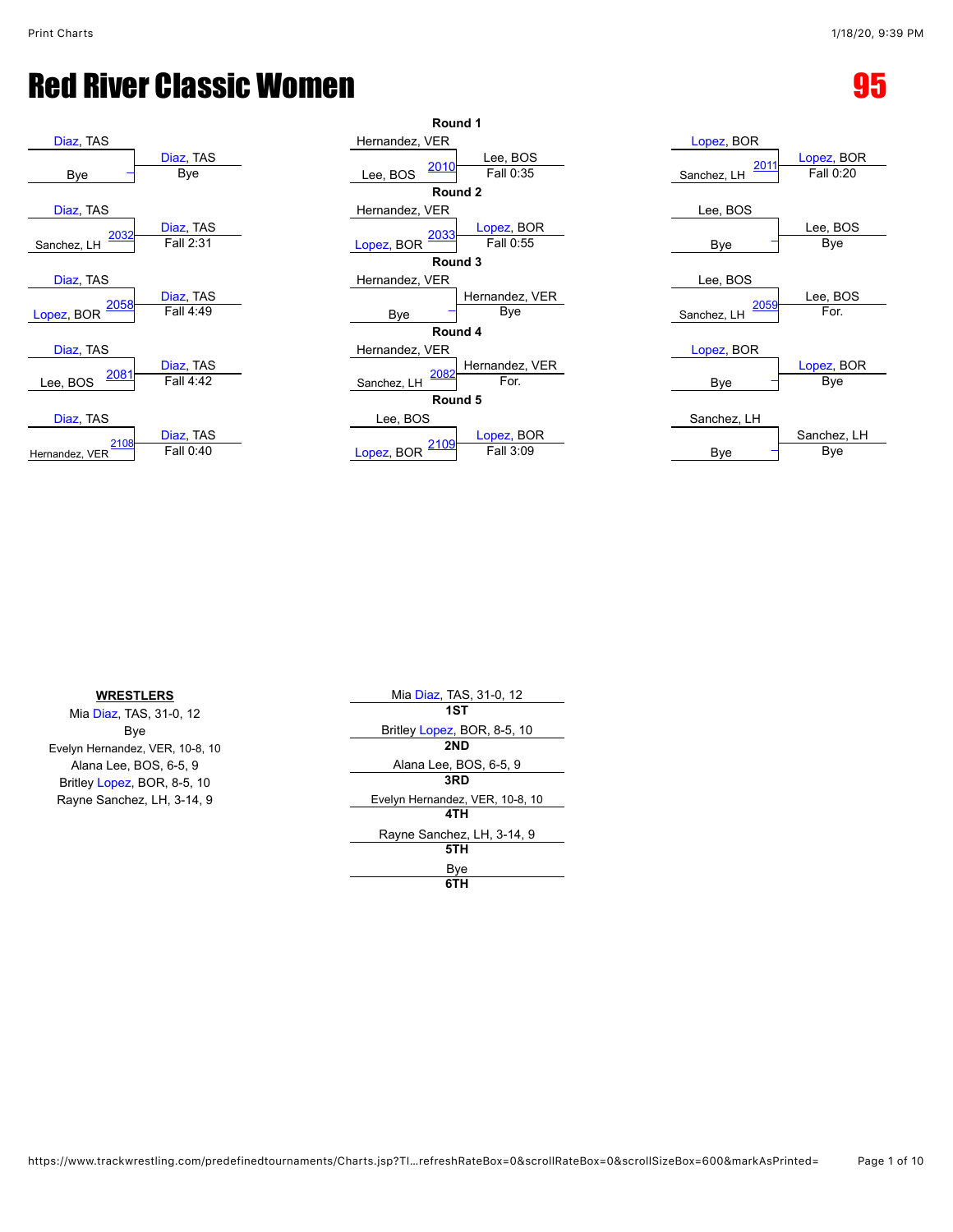| Round 1                                                        | Round <sub>2</sub>                                                     | Round 3                                                            |
|----------------------------------------------------------------|------------------------------------------------------------------------|--------------------------------------------------------------------|
| Nombrana-L, COR<br>Nombrana-L, COR<br><b>Bye</b><br><b>Bye</b> | Nombrana-L, COR<br>Nombrana-L, COR<br>Fall 0:23<br>2053<br>Snyder, SAG | Nombrana-L, COR<br>Chapman, LH<br>2088<br>Fall 3:23<br>Chapman, LH |
| Chapman, LH<br>Snyder, SAG<br>Fall 2:58<br>2017<br>Snyder, SAG | Chapman, LH<br>Chapman, LH<br>Bye<br><b>Bye</b>                        | Snyder, SAG<br>Snyder, SAG<br><b>Bye</b><br><b>Bye</b>             |
| <b>WRESTLERS</b><br>Nariaha Nombrana-Lop, COR, 6-7, 9          | Nariaha Nombrana-Lop, COR, 6-7, 9<br>$\overline{1ST}$                  |                                                                    |
| <b>Bye</b>                                                     | Sadie Snyder, SAG, 2-13, 9                                             |                                                                    |
| Kelsey Chapman, LH, 6-9, 10                                    | 2ND                                                                    |                                                                    |
| Sadie Snyder, SAG, 2-13, 9                                     | Kelsey Chapman, LH, 6-9, 10<br>3RD                                     |                                                                    |
|                                                                | <b>Bye</b><br>4TH                                                      |                                                                    |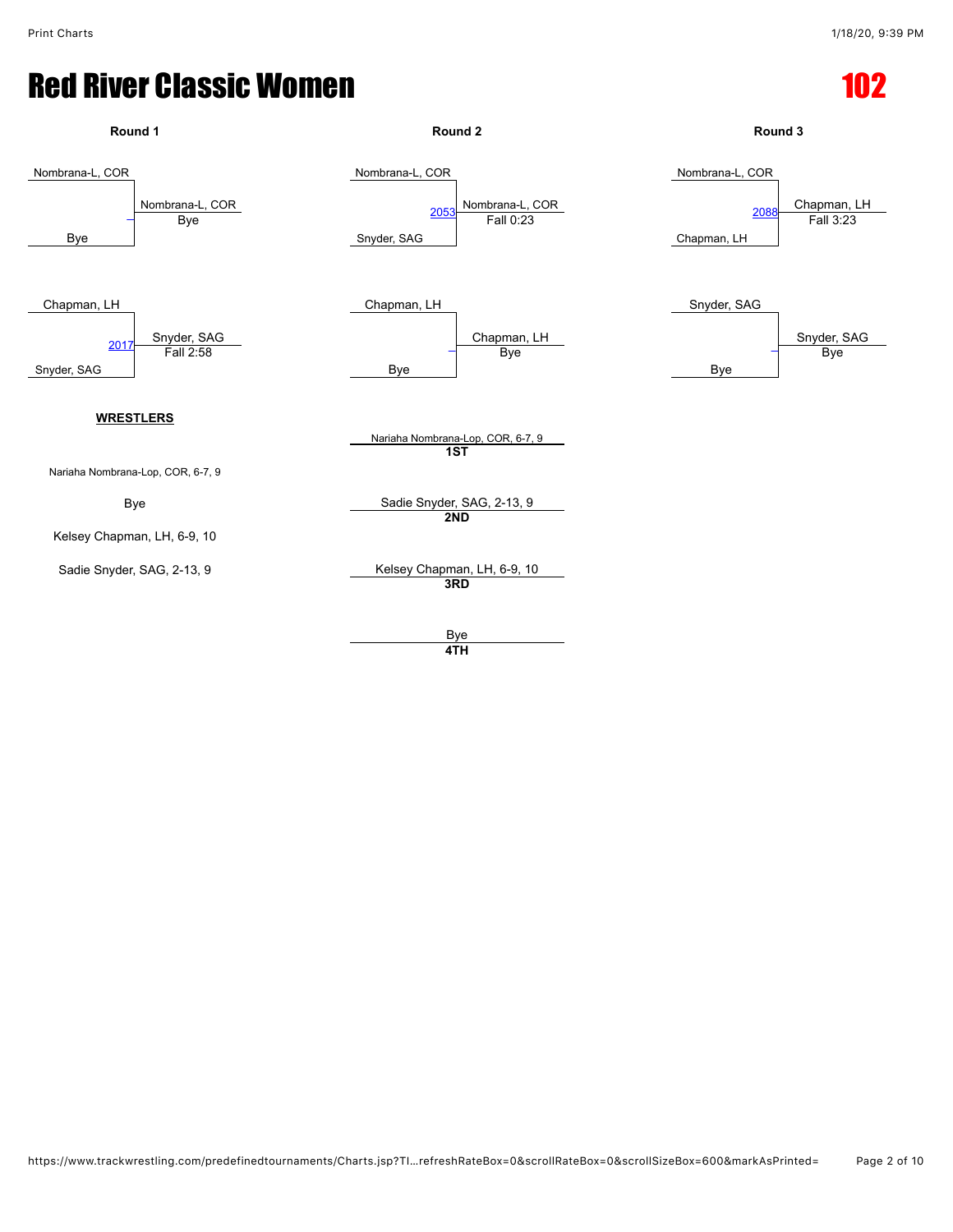| <b>Contreras, ANDR</b> |                        |
|------------------------|------------------------|
| 2012                   | <b>Contreras, ANDR</b> |
| Dominguez, VER         | Fall 5:00              |
| Contreras, ANDR        |                        |
| 2034                   | Contreras, ANDR        |
| Lavery, TAS            | MD 12-4                |
| <b>Contreras, ANDR</b> |                        |
| 2060                   | <b>Contreras, ANDR</b> |
| <b>Burkhalter, TAS</b> | Fall 1:15              |
| <b>Contreras, ANDR</b> |                        |
| <u> 2083</u>           | Contreras, ANDR        |
| Garcia, BOR            | Fall 1:54              |
| Contreras, ANDR        |                        |
| 2110                   | <b>Contreras, ANDR</b> |
| Vargas, ALT            | Fall 1:03              |



| <b>Burkhalter, TAS</b><br>2014<br>Lavery, TAS    | <b>Burkhalter, TAS</b><br>Fall 0:59   |
|--------------------------------------------------|---------------------------------------|
| Garcia, BOR<br>2036<br>Dominguez, VER            | Garcia, BOR<br>Dec 8-5                |
| Garcia, BOR<br>2062<br>Lavery, TAS               | Lavery, TAS<br>MD 10-0                |
| <b>Burkhalter, TAS</b><br>2085<br>Dominguez, VER | <b>Burkhalter, TAS</b><br>Fall $4.25$ |
| Lavery, TAS<br>2112<br>Dominguez, VER            | Dominguez, VER<br>Dec 9-2             |

#### **WRESTLERS**

Laura [Contreras,](javascript:viewProfile(684135)) ANDR, 18-4, 11 Hannah [Dominguez](javascript:viewProfile(1010785009)), VER, 2-3, 10 Eliza Vargas, ALT, 1-6, 10 Norma Garcia, BOR, 7-7, 9 Talyn [Burkhalter,](javascript:viewProfile(1010670009)) TAS, 9-19, 9 Madeline Lavery, TAS, 5-21, 10

| Laura Contreras, ANDR, 18-4, 11 |  |  |
|---------------------------------|--|--|
| 1ST                             |  |  |
| Norma Garcia, BOR, 7-7, 9       |  |  |
| 2ND                             |  |  |
| Talyn Burkhalter, TAS, 9-19, 9  |  |  |
| 3RD                             |  |  |
| Hannah Dominguez, VER, 2-3, 10  |  |  |
| 4TH                             |  |  |
| Madeline Lavery, TAS, 5-21, 10  |  |  |
| 5TH                             |  |  |
| Eliza Vargas, ALT, 1-6, 10      |  |  |
|                                 |  |  |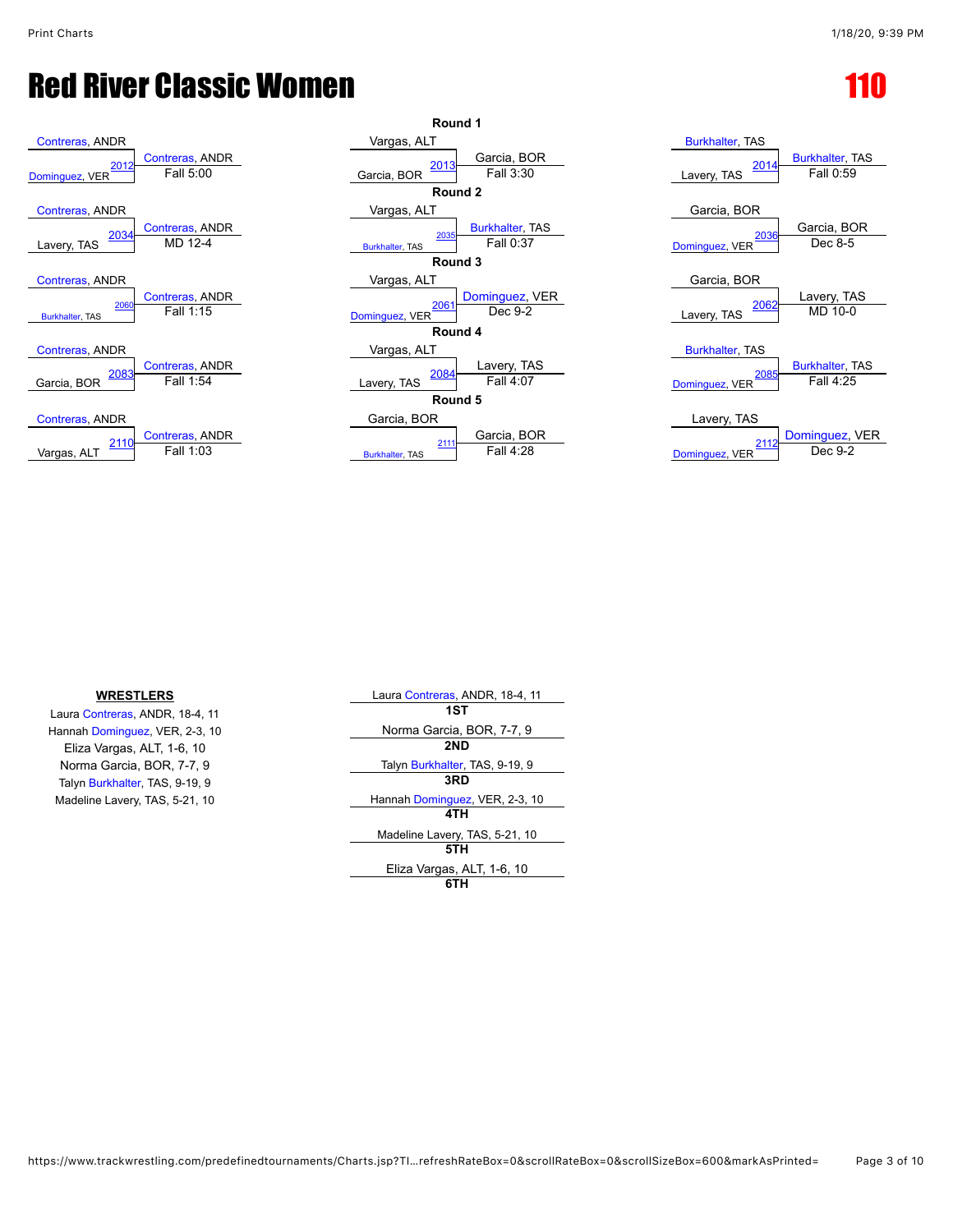| Round 1                                                             |                                                                         |                                                              |                                                                |                                         |
|---------------------------------------------------------------------|-------------------------------------------------------------------------|--------------------------------------------------------------|----------------------------------------------------------------|-----------------------------------------|
| Villeda, VER                                                        | Goss, LH                                                                | Simpson, BOS                                                 | Keesee, TAS                                                    |                                         |
| Villeda, VER<br>200<br>Fall 2:56<br>Hernandez,<br>TAS               | Gomez, COR<br>200<br>Gomez,<br>Fall 1:00<br><b>COR</b>                  | Simpson, BOS<br>200<br>Dickinson,<br>Fall 1:00<br><b>BOR</b> | De Leon, SAG<br>200<br>De Leon,<br>Fall 3:00<br><b>SAG</b>     | Melanie Villeda, VER, 16-8, 9           |
|                                                                     | Round <sub>2</sub>                                                      |                                                              |                                                                | $\overline{1ST}$                        |
| Villeda, VER                                                        | Goss, LH                                                                | Simpson, BOS                                                 | Gomez, COR                                                     |                                         |
| Villeda, VER<br>202<br>Fall 3:24<br>Keesee, TAS                     | Hernandez, TAS<br>Fall 1:57<br>Hernandez, $\frac{202}{7}$<br><b>TAS</b> | Simpson, BOS<br>202<br>Fall 0:25<br>De Leon,<br><b>SAG</b>   | Gomez, COR<br>202<br>Fall 0:47<br>Dickinson,<br><b>BOR</b>     | Hailey Simpson, BOS, 9-6, 12<br>2ND     |
|                                                                     | Round 3                                                                 |                                                              |                                                                |                                         |
| Villeda, VER                                                        | Goss, LH                                                                | Hernandez, TAS                                               | Keesee, TAS                                                    | Angelica Gomez, COR, 9-7, 11<br>3RD     |
| Gomez, COR<br>204<br>$Dec 7-6$<br>Gomez,<br>COR                     | Simpson, BOS<br>204<br>Simpson,<br>For.<br><b>BOS</b>                   | Hemandez, TAS<br>Fall 3:51<br>De Leon,<br>SAG                | Dickinson, BOR<br>204<br>Dickinson,<br>Dec 3-1<br><b>BOR</b>   |                                         |
|                                                                     | Round 4                                                                 |                                                              |                                                                | Alyssia De Leon, SAG, 3-4, 12           |
| Villeda, VER                                                        | Goss, LH                                                                | Simpson, BOS                                                 | Gomez, COR                                                     | 4TH                                     |
| Villeda, VER<br>206<br>Fall 1:27<br>Dickinson,<br><b>BOR</b>        | Keesee, TAS<br>206<br>For.<br>Keesee, TAS                               | Simpson, BOS<br>Fall 1:39<br>206<br>Hernandez,<br><b>TAS</b> | Gomez, COR<br>206<br>Fall 1:08<br>De Leon,<br>SAG              | Dracie Dickinson, BOR, 3-4, 9<br>5TH    |
|                                                                     | Round 5                                                                 |                                                              |                                                                |                                         |
| Villeda, VER                                                        | Goss, LH                                                                | Gomez, COR                                                   | Hernandez, TAS                                                 |                                         |
| Villeda, VER<br>207<br>TF-1.5 3:00 (17-0)<br>Simpson,<br><b>BOS</b> | De Leon, SAG<br>207<br>De Leon.<br>For.<br>SAG                          | Gomez, COR<br>207<br>Fall 1:16<br>Keesee, TAS                | Dickinson, BOR<br>207<br>Dickinson,<br>Fall 2:11<br><b>BOR</b> | Kaydence Keesee, TAS, 5-22, 9<br>6TH    |
|                                                                     | Round <sub>6</sub>                                                      |                                                              |                                                                |                                         |
| Villeda, VER                                                        | Goss, LH                                                                | Simpson, BOS                                                 | Gomez, COR                                                     | Vanessa Hernandez, TAS, 6-20, 10<br>7TH |
| Villeda, VER<br>209<br>De Leon,<br>Fall 1:13<br>SAG                 | Dickinson, BOR<br>209<br>Dickinson,<br>For.<br><b>BOR</b>               | Simpson, BOS<br>Fall 0:44<br>Keesee, TAS                     | Gomez, COR<br>210<br>Hernandez,<br>Inj. 1:00<br><b>TAS</b>     |                                         |
|                                                                     | Round <sub>7</sub>                                                      |                                                              |                                                                | Matica Goss, LH, 7-15, 11               |
| Villeda, VER                                                        | Simpson, BOS                                                            | Hernandez, TAS                                               | Dickinson, BOR                                                 | 8TH                                     |
| Villeda, VER<br>2115<br>For.<br>Goss, LH                            | Simpson, BOS<br>211<br>Dec 7-0<br>Gomez, COR                            | Keesee, TAS<br>211<br>M. For.<br>Keesee, TAS                 | De Leon, SAG<br>211<br>De Leon.<br>Fall 1:02<br>SAG            |                                         |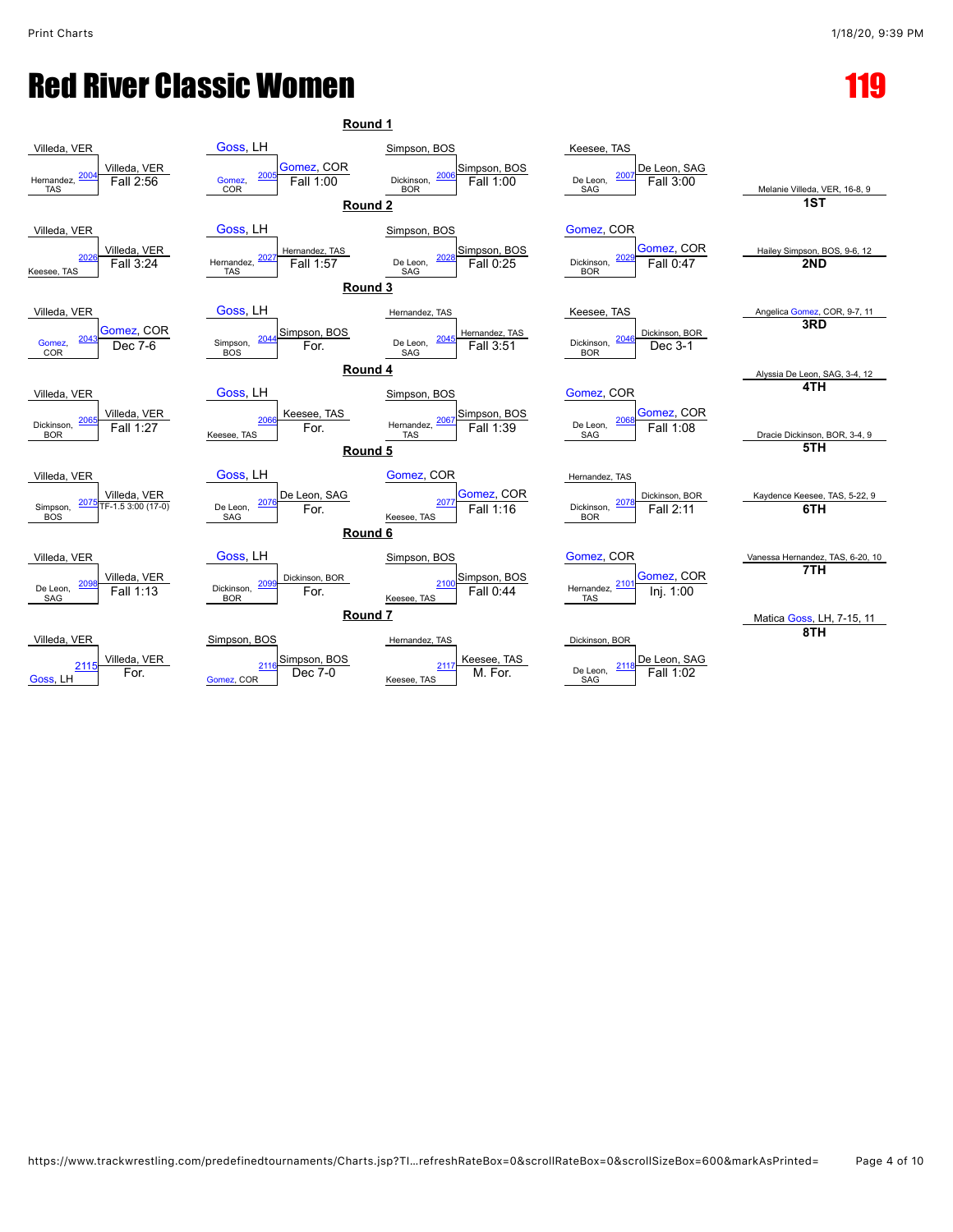

|                                                    | Cadenhead,                                                                                             |                                                                                                                                      |
|----------------------------------------------------|--------------------------------------------------------------------------------------------------------|--------------------------------------------------------------------------------------------------------------------------------------|
| Anaya, SAG<br>200<br>Anaya,<br>Fall 1:00<br>SAG    | Goss, LH<br>2003<br>Fall 1:00                                                                          | Elsaiah Cruz, TA<br>1ST                                                                                                              |
|                                                    |                                                                                                        |                                                                                                                                      |
| Goss, LH                                           | Anaya, SAG                                                                                             | Mattison Goss, L                                                                                                                     |
| Goss, LH<br>Mendoza, 202<br>For.<br>VER            | Anaya, SAG<br>Bye<br>Bye                                                                               | 2ND                                                                                                                                  |
|                                                    |                                                                                                        | Jayce Guerra, CO                                                                                                                     |
| Valdez, BOR                                        | Cadenhead,<br><b>BOS</b><br>Cadenhead.                                                                 | 3RD                                                                                                                                  |
| Valdez, BOR<br>Shepherd, 2042<br>Fall 1:27<br>Unat | <b>BOS</b><br>Bye<br><b>Bye</b>                                                                        | Aimee Valdez, BC                                                                                                                     |
|                                                    |                                                                                                        | 4TH                                                                                                                                  |
| Shepherd, Unat                                     | Cadenhead,<br><b>BOS</b>                                                                               | Rylee Cadenhead                                                                                                                      |
| Goss, LH<br>2051<br>Fall 0:31<br>Goss, LH          | <b>BOS</b><br>Mendoza, 2052<br>For.<br>VER                                                             | 10<br>5TH                                                                                                                            |
|                                                    |                                                                                                        |                                                                                                                                      |
| Goss, LH                                           | Mendoza, VER                                                                                           | Aryanna Cruz, A                                                                                                                      |
| 2074<br>Anaya,<br>Fall 1:57<br>SAG                 | Mendoza, VER<br>Bye<br>Bye                                                                             | 6TH                                                                                                                                  |
|                                                    |                                                                                                        | Martha Anaya, SA                                                                                                                     |
| Valdez, BOR                                        | Shepherd, Unat<br>Cadenhead,                                                                           | 7ТН                                                                                                                                  |
| Bye<br>Bye                                         | Cadenhead, 2097<br>Fall 1:58<br><b>BOS</b>                                                             | Samara Shephero<br>10                                                                                                                |
|                                                    |                                                                                                        | 8TH                                                                                                                                  |
| Shepherd, Unat                                     | <b>BOS</b>                                                                                             | Amanda Mendoz                                                                                                                        |
| Unat<br>Mendoza, 2106                              | <b>BOS</b><br>2107<br>Anaya,                                                                           | 14, 10<br>9TH                                                                                                                        |
|                                                    |                                                                                                        |                                                                                                                                      |
|                                                    |                                                                                                        | Bye                                                                                                                                  |
| Goss, LH                                           | Anaya, SAG<br>Mendoza, 2125                                                                            | <b>10TH</b>                                                                                                                          |
|                                                    |                                                                                                        |                                                                                                                                      |
|                                                    | Shepherd, Unat<br>Goss, LH<br>Valdez, BOR<br>Shepherd,<br>For.<br><b>VER</b><br>Goss, LH<br>Bye<br>Bye | <b>BOS</b><br>Goss, LH<br>Cadenhead.<br><b>BOS</b><br>Cadenhead,<br>Cadenhead,<br>M. For.<br><b>SAG</b><br>Anaya, SAG<br>For.<br>VER |

[Guerra](javascript:viewProfile(943789132)), COR

Goss, LH

Goss, LH

 $\frac{2128}{\text{Fall } 0.43}$  $\frac{2128}{\text{Fall } 0.43}$  $\frac{2128}{\text{Fall } 0.43}$ 

| ound 1        |                          |                                    |                          |                                           |                                  |                              |
|---------------|--------------------------|------------------------------------|--------------------------|-------------------------------------------|----------------------------------|------------------------------|
| ЭR            |                          | Shepherd, Unat                     |                          | Cadenhead.<br><b>BOS</b>                  |                                  |                              |
| $200^{\circ}$ | Valdez, BOR<br>Inj. 4:51 | 2002<br>Anaya,<br><b>SAG</b>       | Anaya, SAG<br>Fall 1:00  | 2003<br>Goss, LH                          | Goss, LH<br>Fall 1:00            | Elsaiah Cruz, TA<br>1ST      |
| ound 2        |                          |                                    |                          |                                           |                                  |                              |
| ОR            |                          | Goss, LH                           |                          | Anaya, SAG                                |                                  | Mattison Goss, L             |
| 2024          | Guerra, COR<br>Fall 1:34 | Mendoza, 2025<br><b>VER</b>        | Goss, LH<br>For.         | Bye                                       | Anaya, SAG<br>Bye                | 2ND                          |
| ound 3        |                          |                                    |                          |                                           |                                  | Jayce Guerra, CO             |
| ОR            |                          | Valdez, BOR                        |                          | Cadenhead.<br><b>BOS</b>                  | Cadenhead,<br><b>BOS</b>         | 3RD                          |
| $204^{\circ}$ | Guerra, COR<br>For.      | Shepherd, 2042<br>Unat             | Valdez, BOR<br>Fall 1:27 | Bye                                       | Bye                              | Aimee Valdez, BC<br>4TH      |
| ound 4        |                          |                                    |                          | Cadenhead,                                |                                  |                              |
| ЭR<br>2050    | Anaya, SAG<br>Fall 4:57  | Shepherd, Unat<br>2051<br>Goss, LH | Goss, LH<br>Fall 0:31    | <b>BOS</b><br>Mendoza, 2052<br><b>VER</b> | Cadenhead,<br><b>BOS</b><br>For. | Rylee Cadenhead<br>10<br>5TH |
| ound 5        |                          |                                    |                          |                                           |                                  |                              |
| ОR            |                          | Goss, LH                           |                          | Mendoza, VER                              |                                  | Aryanna Cruz, A              |
| 207:          | Guerra, COR<br>Fall 1:07 | 2074<br>Anaya,<br>SAG              | Goss, LH<br>Fall 1:57    | Bye                                       | Mendoza, VER<br>Bye              | 6TH                          |
| ound 6        |                          |                                    |                          |                                           |                                  | Martha Anaya, SA             |
| ОR            |                          | Valdez, BOR                        |                          | Shepherd, Unat                            | Cadenhead.                       | 7TH                          |
| 2096          | Guerra, COR<br>M. For.   | Bye                                | Valdez, BOR<br>Bye       | Cadenhead, 2097<br><b>BOS</b>             | <b>BOS</b><br>Fall 1:58          | Samara Shepherd<br>10        |
| ound 7        |                          |                                    |                          |                                           |                                  | 8TH                          |
| ЭR            | Goss, LH                 | Shepherd, Unat                     | Shepherd,<br>Unat        | Cadenhead.<br><b>BOS</b>                  | Cadenhead.<br><b>BOS</b>         | Amanda Mendoza<br>14, 10     |
| 2105          | Fall 0:28                | Mendoza, 2106<br><b>VER</b>        | For.                     | 2107<br>Anaya,<br><b>SAG</b>              | M. For.                          | 9TH                          |

| Valdez, BOR             |             |
|-------------------------|-------------|
|                         | Valdez, BOR |
| Cadenhead, 2129<br>ROS. | Fall 4:50   |

| Cadenhead,<br><b>ROS</b> |      |           |
|--------------------------|------|-----------|
|                          | 2003 | Goss, LH  |
| Goss, LH                 |      | Fall 1:00 |

Shepherd, Unat Shepherd,

Elsaiah [Cruz,](javascript:viewProfile(665589132)) TAS, 31-5, 11

Jayce [Guerra,](javascript:viewProfile(943789132)) COR, 13-7, 9 **3RD**

Rylee Cadenhead, BOS, 6-8,  $^{100}$ 

**Round 6** Martha [Anaya,](javascript:viewProfile(144510135)) SAG, 17-15, 10 **7TH**

Cadenhead, [2097](javascript:openBoutSheet(30,) **Fall 1:58** Samara Shepherd, Unat, 1-7,

Amanda Mendoza, VER, 14-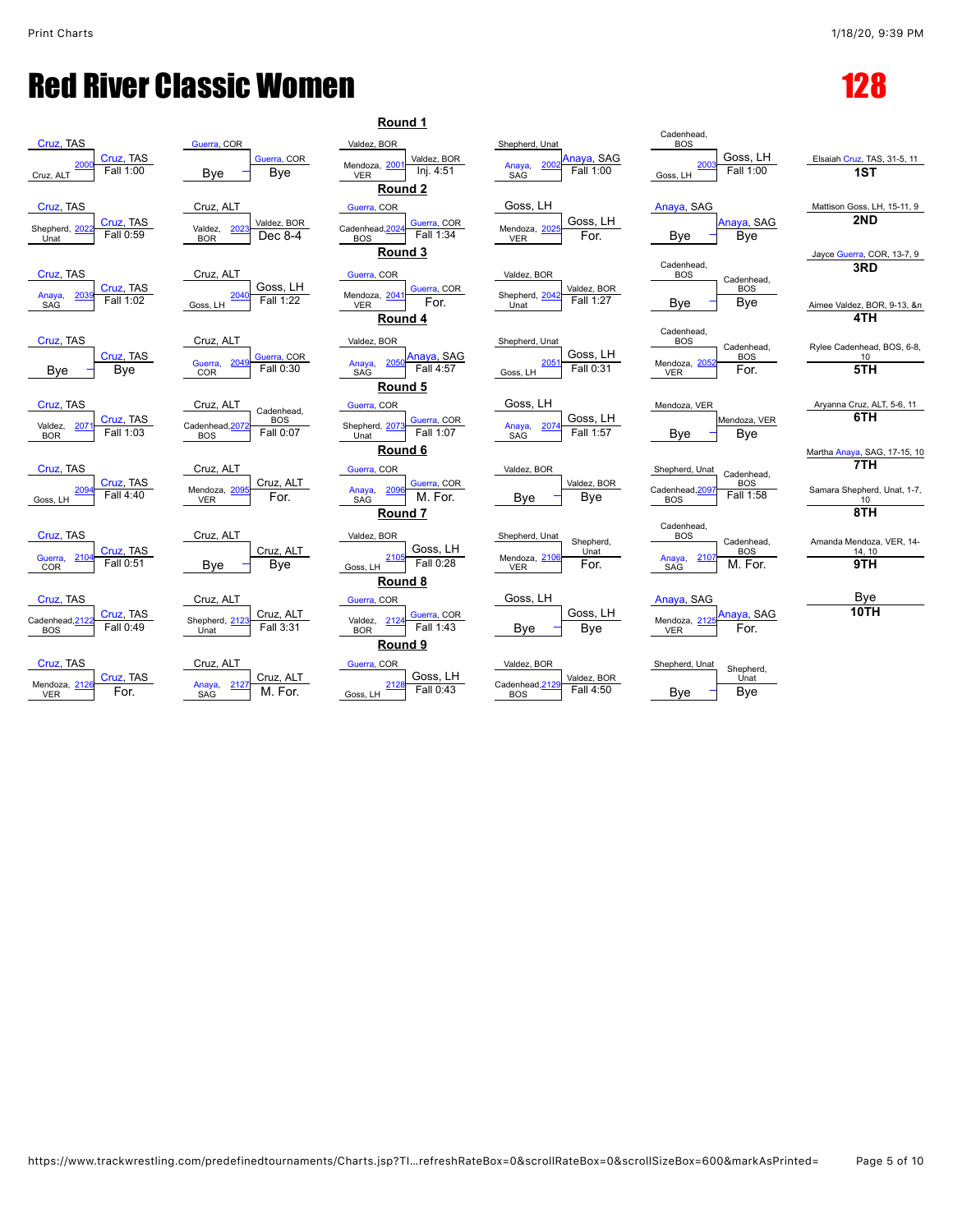| Round 1                                                      |                                                                             |                                                    |                                  |                                     |
|--------------------------------------------------------------|-----------------------------------------------------------------------------|----------------------------------------------------|----------------------------------|-------------------------------------|
| Edwards, BOS                                                 | Klay, VER                                                                   | Perez-Rodr, LH                                     | Bailey, IKE                      |                                     |
| Edwards, BOS<br>200<br>Fall 0:28<br>Buric, ALT               | Hardwick, SPR<br>200<br>Hardwick,<br>Fall 1:27<br>SPR<br>Round <sub>2</sub> | Perez-Rodr, LH<br><b>Bye</b><br>Bye                | Bailey, IKE<br><b>Bye</b><br>Bye | Njeri Edwards, BOS, 12-1, 12<br>1ST |
| Edwards, BOS<br>Edwards, BOS                                 | Klay, VER<br>Klay, VER                                                      | Perez-Rodr, LH<br>Perez-Rodr, LH                   | Hardwick, SPR<br>Hardwick, SPR   | Lexi Hardwick, SPR, 4-2, 12         |
| 203<br>Fall 1:42<br>Bailey, IKE                              | 203<br>Fall 0:55<br>Buric, ALT<br>Round 3                                   | <b>Bye</b><br>Bye                                  | Bye<br>Bye                       | 2ND                                 |
| Edwards, BOS                                                 | Klay, VER                                                                   | Buric, ALT                                         | Bailey, IKE                      | Lillanne Bailey, IKE, 3-2, 10       |
| Edwards, BOS<br>Hardwick,<br>Fall 1:21<br><b>SPR</b>         | Perez-Rodr, LH<br>Perez-Rodr, 204<br>Fall 1:09<br>ΪĤ                        | Buric, ALT<br><b>Bye</b><br>Bye                    | Bailey, IKE<br><b>Bye</b><br>Bye | 3RD                                 |
| Round 4<br>Mary Perez-Rodrig, LH, 10-13, 10                  |                                                                             |                                                    |                                  |                                     |
| Edwards, BOS                                                 | Klay, VER                                                                   | Perez-Rodr, LH                                     | Hardwick, SPR                    | 4TH                                 |
| Edwards, BOS<br>Bye<br>Bye                                   | Bailey, IKE<br>206<br>Fall 0:28<br>Bailey, IKE                              | Perez-Rodr, LH<br>2070<br>Fall 0:20<br>Buric, ALT  | Hardwick, SPR<br>Bye<br>Bye      | Ehler Klay, VER, 9-12, 9<br>5TH     |
|                                                              | Round 5                                                                     |                                                    |                                  |                                     |
| Edwards, BOS<br>Edwards, BOS<br>Perez-Rodr, 207<br>Fall 0:55 | Klay, VER<br>Klay, VER                                                      | Hardwick, SPR<br>Hardwick, SPR<br>208<br>Fall 2:45 | Buric, ALT<br>Buric, ALT         | Marija Buric, ALT, 0-5, 11<br>6TH   |
| LH                                                           | <b>Bye</b><br>Bye<br>Round 6                                                | Bailey, IKE                                        | Bye<br>Bye                       |                                     |
|                                                              | Klay, VER                                                                   |                                                    |                                  | Bye                                 |
| Edwards, BOS<br>Edwards, BOS                                 | Klay, VER                                                                   | Perez-Rodr, LH<br>Bailey, IKE                      | Hardwick, SPR<br>Hardwick, SPR   | 7TH                                 |
| Bye<br>Bye                                                   | <b>Bye</b><br>Bye                                                           | 2102<br>Fall 3:55<br>Bailey, IKE                   | 210<br>Fall 0:38<br>Buric, ALT   |                                     |
| Round <sub>7</sub><br>Bye                                    |                                                                             |                                                    |                                  |                                     |
| Edwards, BOS                                                 | Perez-Rodr, LH                                                              | Buric, ALT                                         | Bye                              | 8TH                                 |
| Edwards, BOS<br>211<br>Fall 0:49<br>Klay, VER                | Hardwick, SPR<br>212<br>Hardwick,<br>Fall 0:40<br>SPR                       | Bailey, IKE<br>2121<br>Fall 1:20<br>Bailey, IKE    | Bye<br>Bye<br>Bye                |                                     |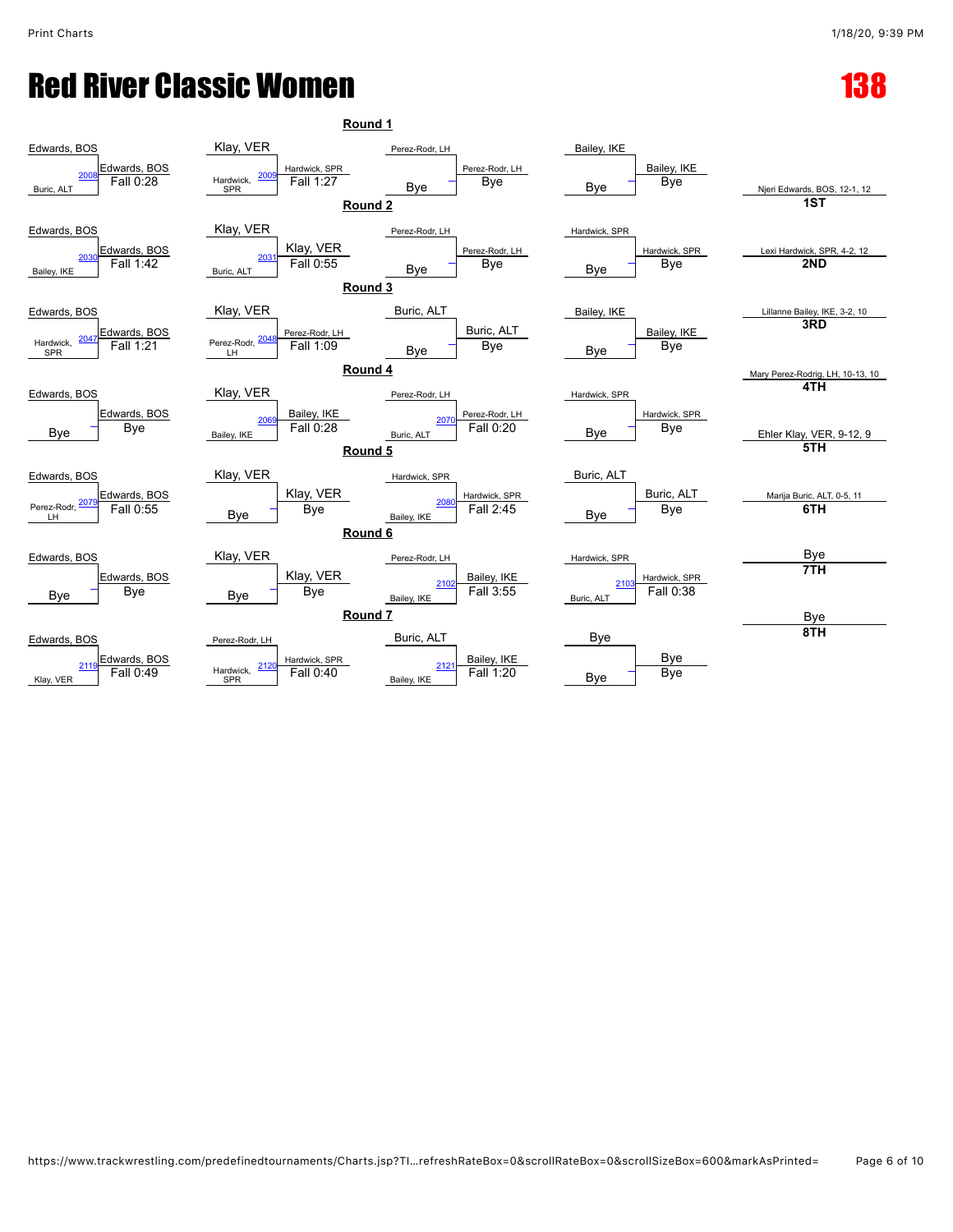

Khiley Roberts, SPR, 0-4, 11 **4TH**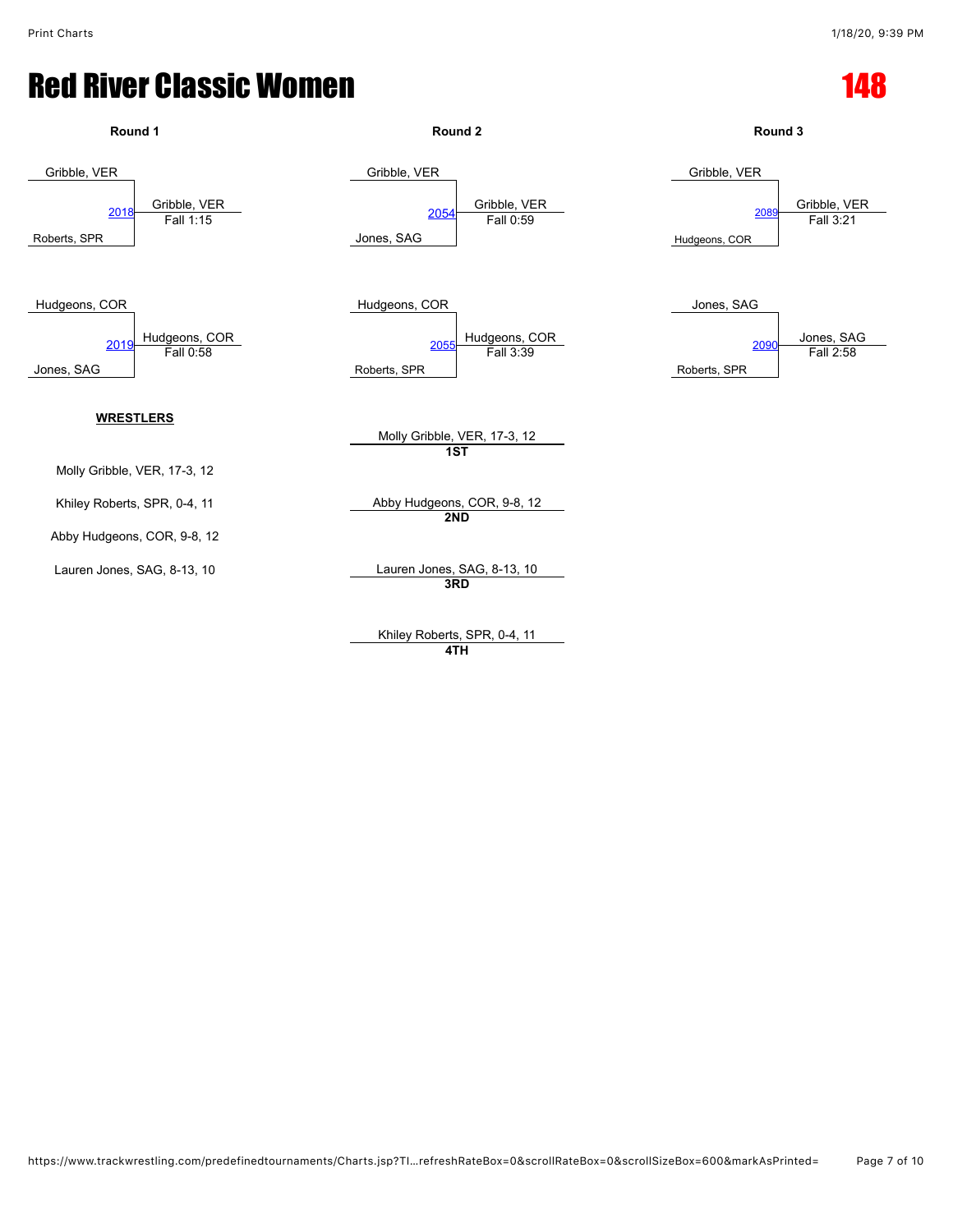| Smith, BOS                 |                         | Casel, LH   |              |
|----------------------------|-------------------------|-------------|--------------|
| Bye                        | Smith, BOS<br>Bye       | Garza, COR  | <u> 2015</u> |
|                            |                         |             | Rou          |
| Smith, BOS                 |                         | Casel, LH   |              |
| 2037<br>Urista, VER        | Smith, BOS<br>Fall 2:00 | Cortez, LH  | <u> 2038</u> |
|                            |                         |             | Rou          |
| Smith, BOS                 |                         | Casel, LH   |              |
| 2063<br>Cortez, LH         | Smith, BOS<br>Fall 0:29 | <b>Bye</b>  |              |
|                            |                         |             | Rou          |
| Smith, BOS                 |                         | Casel, LH   |              |
| <u> 2086</u><br>Garza, COR | Garza, COR<br>Fall 1:24 | Urista, VER | 2087         |
|                            |                         |             | Rou          |
| Smith, BOS                 |                         | Garza, COR  |              |
| 2113<br>Casel, LH          | Smith, BOS<br>Fall 3:00 | Cortez, LH  | 2114         |
|                            |                         |             |              |

| Round 1             |                         |                    |                        |                     |                         |
|---------------------|-------------------------|--------------------|------------------------|---------------------|-------------------------|
| Smith, BOS          |                         | Casel, LH          |                        | Cortez, LH          |                         |
| Bye                 | Smith, BOS<br>Bye       | 2015<br>Garza, COR | Casel, LH<br>Fall 5:07 | 2016<br>Urista, VER | Urista, VE<br>Fall 0:26 |
|                     |                         | Round 2            |                        |                     |                         |
| Smith, BOS          |                         | Casel, LH          |                        | Garza, COR          |                         |
| 2037<br>Jrista, VER | Smith, BOS<br>Fall 2:00 | 2038<br>Cortez, LH | Casel, LH<br>Fall 0:43 | Bye                 | Garza, CC<br>Bye        |
|                     |                         | Round 3            |                        |                     |                         |
| Smith, BOS          |                         | Casel, LH          |                        | Garza, COR          |                         |
| 2063                | Smith, BOS              |                    | Casel, LH              | 2064                | Garza, CC               |
| Cortez, LH          | Fall 0:29               | Bye                | Bye                    | Urista, VER         | Fall 1:49               |
| Round 4             |                         |                    |                        |                     |                         |
| Smith, BOS          |                         | Casel, LH          |                        | Cortez, LH          |                         |
| 2086                | Garza, COR              | 2087               | Casel, LH              |                     | Cortez, Ll              |
| arza, COR           | Fall 1:24               | Urista, VER        | Fall 1:43              | Bye                 | <b>Bye</b>              |
| Round 5             |                         |                    |                        |                     |                         |
| Smith, BOS          |                         | Garza, COR         |                        | Urista, VER         |                         |
| 2113                | Smith, BOS              | 2114               | Garza, COR             |                     | Urista, VE              |
| Casel, LH           | Fall 3:00               | Cortez, LH         | Fall 1:36              | Bye                 | Bye                     |
|                     |                         |                    |                        |                     |                         |

| Cortez, LH          |                          |
|---------------------|--------------------------|
| 2016<br>Urista, VER | Urista, VER<br>Fall 0:26 |
| Garza, COR          |                          |
| Bye                 | Garza, COR<br>Bye        |
| Garza, COR          |                          |
| 2064                | Garza, COR               |
| Urista, VER         | Fall $1.49$              |
| Cortez, LH          | Cortez, LH               |
| Bye                 | Bye                      |
| Urista, VER         | Urista, VER              |
| Bve                 | Bye                      |

| <b>WRESTLERS</b>              | Cristyna Garza, COR, 4-5, 12  |
|-------------------------------|-------------------------------|
| Lawrann Smith, BOS, 10-3, 11  | 1ST                           |
| Bye                           | Lawrann Smith, BOS, 10-3, 11  |
| Mohagany Casel, LH, 8-11, 9   | 2ND                           |
| Cristyna Garza, COR, 4-5, 12  | Mohagany Casel, LH, 8-11, 9   |
| Giselle Cortez, LH, 0-14, 9   | 3RD                           |
| Estrella Urista, VER, 1-3, 10 | Estrella Urista, VER, 1-3, 10 |
|                               | 4TH                           |
|                               | Giselle Cortez, LH, 0-14, 9   |
|                               | 5TH                           |
|                               | Bye                           |
|                               | 6TH                           |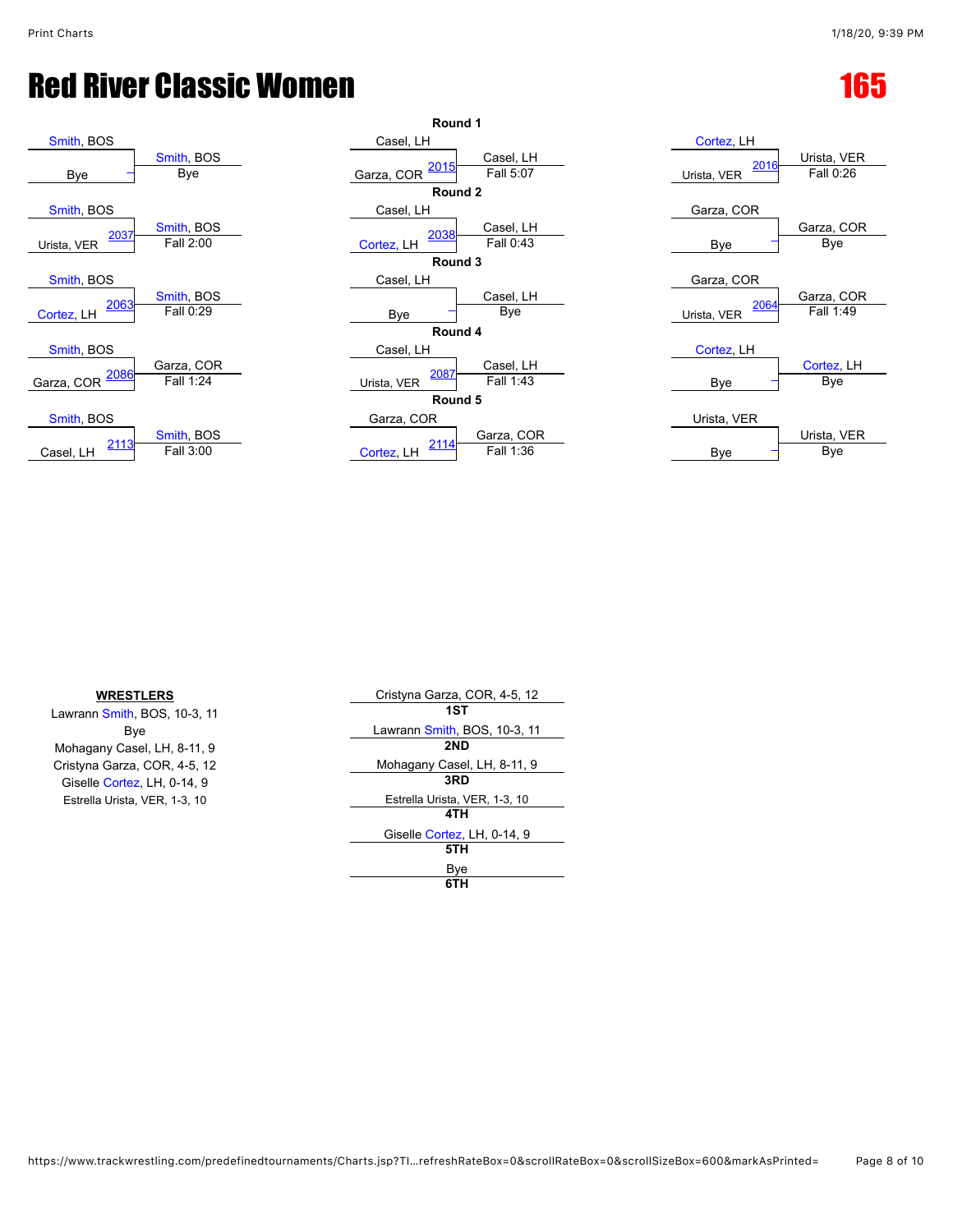

**4TH**

https://www.trackwrestling.com/predefinedtournaments/Charts.jsp?TI…refreshRateBox=0&scrollRateBox=0&scrollSizeBox=600&markAsPrinted= Page 9 of 10